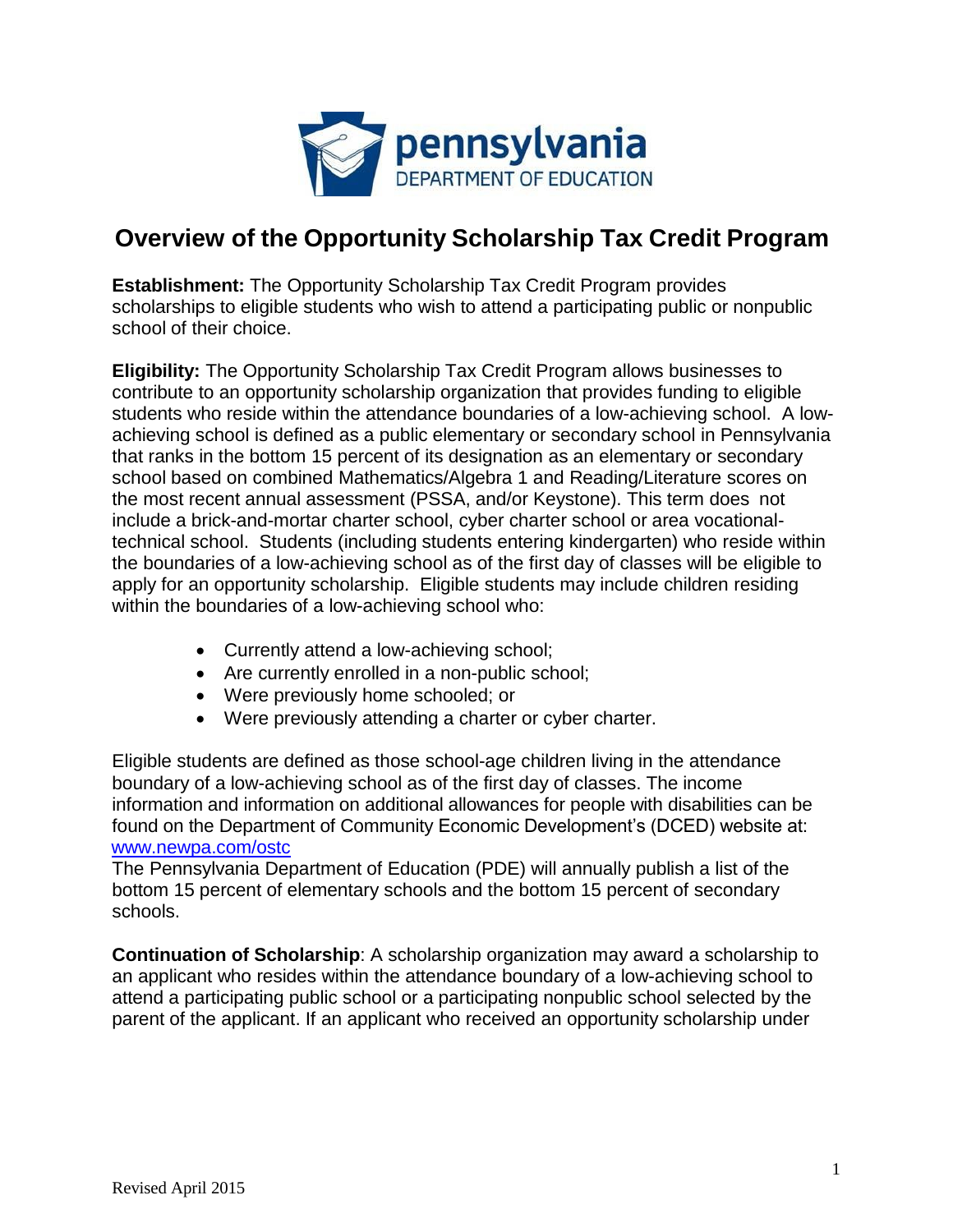for the prior school year resides within the attendance boundary of a school that was removed from the list of low-achieving schools provided by the department, the applicant may receive an educational opportunity scholarship. The scholarship may be for each year of enrollment in a participating public school or participating nonpublic school for up to the lesser of five years or until completion of grade 12 provided the applicant otherwise remains eligible.

**Funding:** Opportunity scholarships are funded by businesses making contributions to scholarship organizations in exchange for a tax credit. The amount of scholarships cannot exceed the amount of business contributions made to scholarship organizations. Even if a student is eligible for a scholarship, that scholarship is contingent upon funds being available.

**Requirements:** The scholarship can only be used for tuition costs and school-related fees at the participating nonpublic school or nonresident public school district. A scholarship shall not be awarded for enrollment in a home education program. The combined amount of scholarship and additional financial aid may not exceed the tuition rate and school-related fees associated with the participating school. Scholarship funds received by a parent are not considered taxable income. A participating public or nonpublic school may not charge a higher tuition rate than its normal rates for nonparticipating students.

**Transportation:** A resident school district that provides transportation to its own students must provide transportation for a resident student attending a participating nonpublic school that is located within 10 miles of the resident school district's boundaries. A resident school district that provides transportation to its own students may provide transportation for a resident student attending a nonresident public school that is located within 10 miles of the resident school district's boundaries.

**How to Apply for an Opportunity Scholarship:** Opportunity scholarships will be awarded by approved opportunity scholarship organizations, not the Pennsylvania Department of Community and Economic Development (DCED) nor PDE. The list of opportunity scholarship organizations is available on DCED's website at, [www.newpa.com/ostc.](http://www.newpa.com/ostc) This link provides specific instructions on how to contact approved opportunity scholarship organizations. Approved opportunity scholarship organizations will provide details regarding their application process. Parents should work through the approved opportunity scholarship organizations, not DCED, to participate in this program.